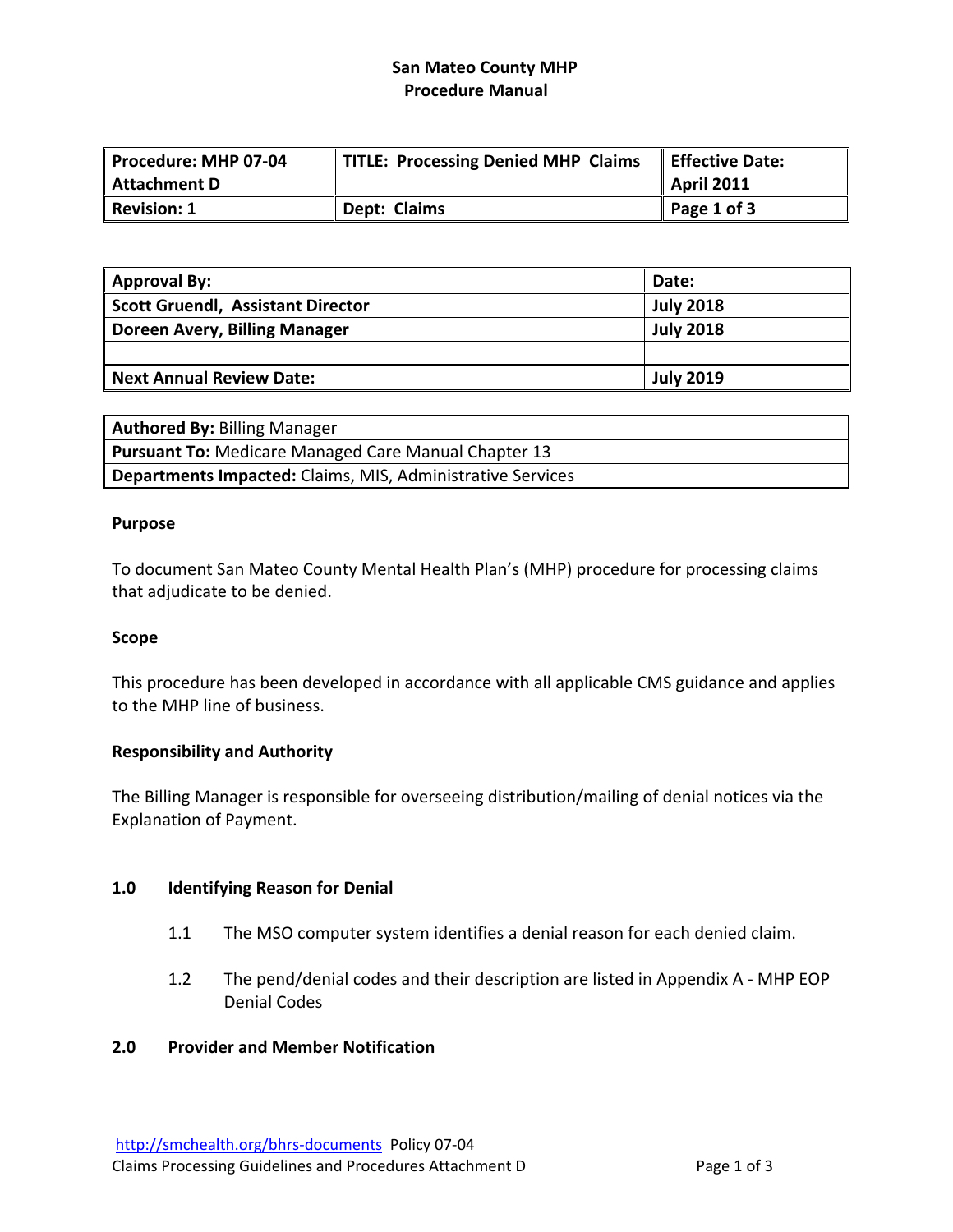# **San Mateo County MHP Procedure Manual**

| Procedure: MHP 07-04 P | <b>TITLE: Processing Denied MHP Claims</b> | <b>Effective Date:</b> |
|------------------------|--------------------------------------------|------------------------|
| Attachment D           |                                            | <b>April 2011</b>      |
| Revision: 1            | Dept: Claims                               | $\vert$ Page 2 of 3    |

- 2.1 GOAL: MHP denies all non-payable claims within 60 calendar days from the date of receipt. Currently our system does not have the automatic capability to do this.
- 2.2 MHP provides notice of its denial decisions to member and providers whenever an EOP is run – approximately every two weeks. Refer to HPSM Denial Notification Letter

### **3.0 Addendum**

3.1 Appendix A: MHP EOP Denial Codes

# **4.0 Related Documents**

- 4.1 MHP 07‐04, Attachment A: Explanation of Payment (EOP) Procedure
- 4.2 HPSM Denial Notification Letter